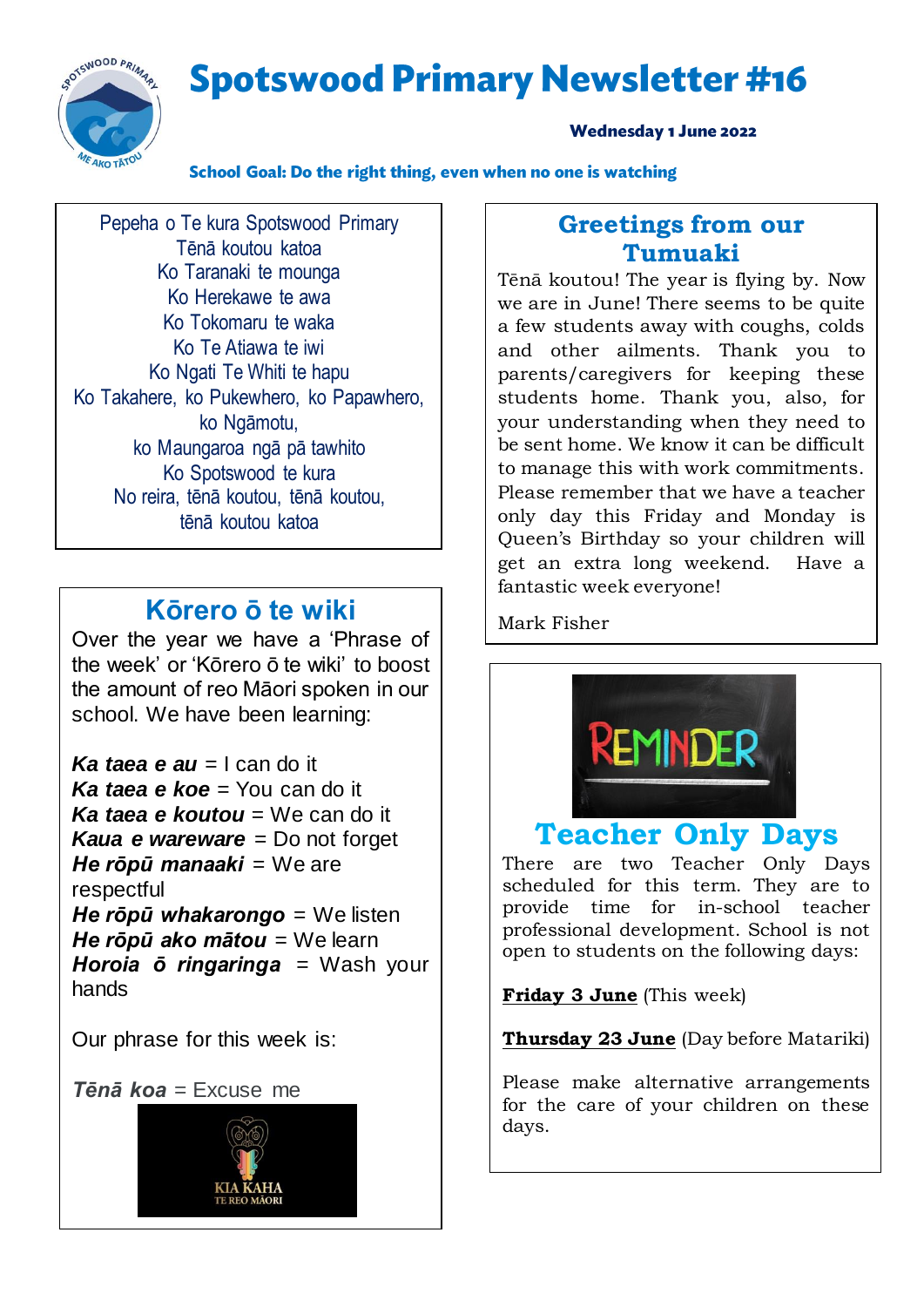

Here are some of the events scheduled for Term 2:

Week  $5(30$  May  $-3$  June) Friday 3 June – Teacher Only Day

Week  $6 (6 - 10$  June) Monday 6 June – Queen's Birthday Holiday Friday 10 June – Assembly hosted by Room 6

Week 7 (13 – 17 June) Monday 13 June – Board Meeting Friday 17 June – Kaitake House Leader Assembly

Week 8 (20 – 24 June) Wednesday 22 June – Matariki Celebrations at school Thursday 23 June – Teacher Only Day Friday 24 June – Matariki Holiday

Week  $9(27 \text{ June } -1 \text{ July})$ Friday 1 July – Assembly hosted by Room 15 and Goal Setting Reports issued

Week  $10(4 - 8$  July) Tuesday 5 July – Goal Setting Interviews Wednesday 6 July – Goal Setting Interviews Friday 8 July – Assembly hosted by Room 4

## **Home Learning Packs**

A small number of students are isolating due to COVID-19. Some students have even had to isolate for a second time. Please be aware that from now on home learning packs will only be delivered to students who are isolating upon request.

## News about Ms Watkins

Ms Watkins has been offered and has accepted the Principal's position at Eltham Primary. She takes on this new role at the beginning of next term. Although we will be very sorry to see her go we are pleased for her that she can take this next step in her leadership journey. There will be time to farewell her properly but, for now, we wish her all the best. For now, this makes no difference to our school organisation as Ms Gower will continue he work in the Acting Assistant Principal role this term. We will advise you of staffing changes as we make appointments to cover the role of Ms Watkins.

### **Opening Hours for the School Office**

Please be aware that the school office is open between the hours of 8.30 am and 3.30 pm. If you have any queries outside of these hours you may wish to contact us via:

email: [office@spotswoodprimary.co.nz](mailto:office@spotswoodprimary.co.nz) Text: 027 211 3489

Or phone: 06 7511 331 and leave a message. We will get back to you as soon as possible.

## **Sports News**

Congratulations to our players of the day:

#### **Netball**

Blue – Kendra Whitcombe White – Scarlett Leishman Aces – Mercy Ryder Diamonds – Jazmin Korau Hearts – Saylor Miller

#### **Hockey**

Arleah Christensen-Johnson and Jazmin Korau (teams have now combined)

#### **Basketball**

Maunga – Dylan Jansen Van Rensburg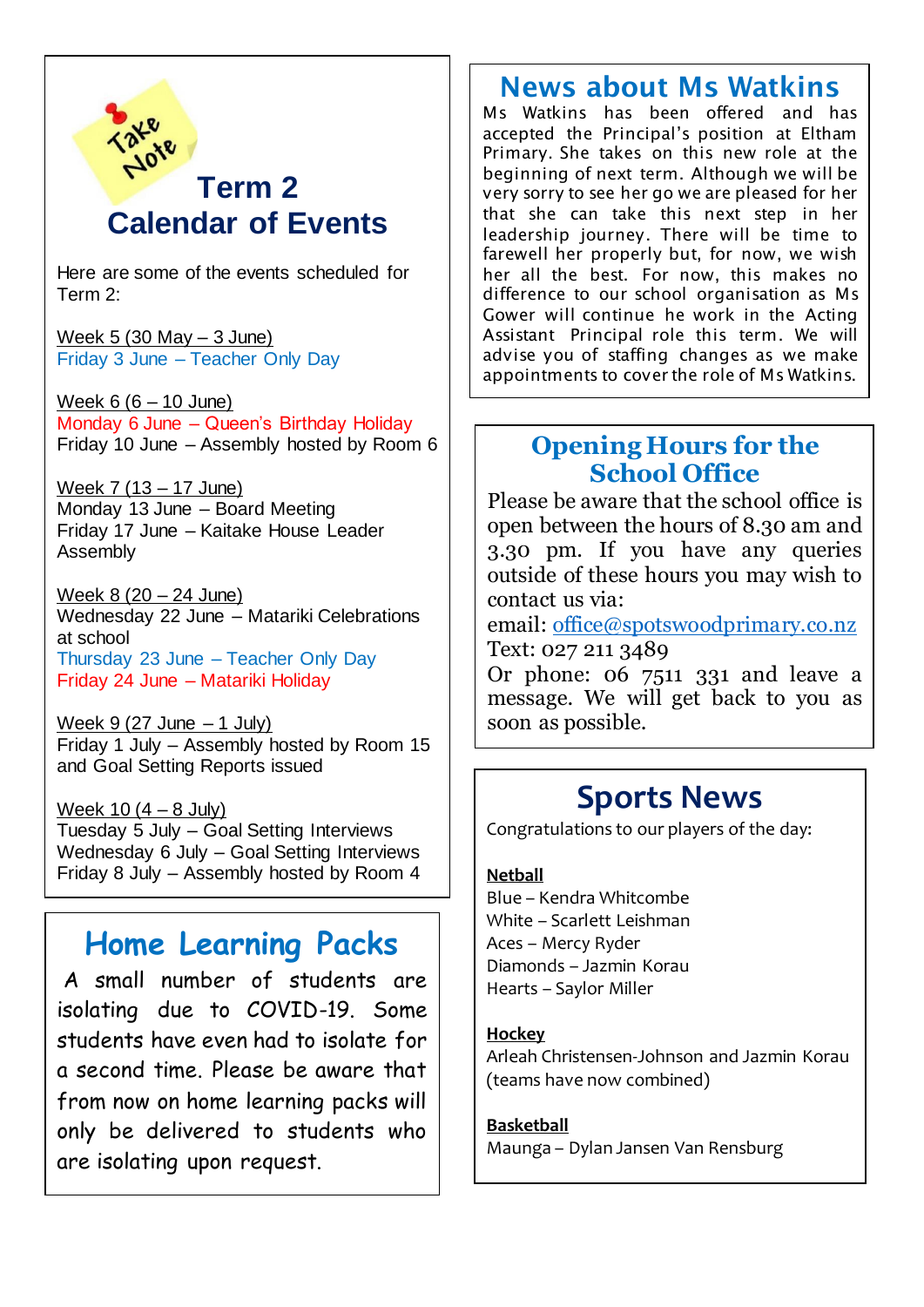#### **Pouakai House Leader Assembly**

Our Pouakai house leaders hosted assembly last Friday. Due to the terrible weather we had to do this by Google Meet. Please note that we do not record assemblies and put them on the website because there are issues for many students around their photos being on the internet. We gave out Caught Being Good Awards and AKO Awards. Ka pai tō mahi tamariki ma!



## **Student Absences**

Please note that if your child is absent from school you may notify us by: School app School mobile: 027 211 3489 or the school phone: 06 7511331

We have also noticed that many parents/caregivers have been regularly driving into the school carpark and picking up their children early. Firstly, the carpark is for staff only and our students are learning right up to the end of the day. If you are regularly picking them up early or dropping them off late they are missing out on valuable learning time.

# School App

We send out lots of reminders on our school app. It is free. There is also a calendar of school events, email addresses for our teachers and you can complete an absence notification. If you have not already done so please scan this QR code for the school app!



# **Orange COVID-19 Protocols**

As you are aware we are now in orange under the COVID-19 Protection Framework (CPF). Our community has lower vaccination rates than the national average so it is important that we do everything we can to keep ourselves safe.

We have changed our rules and quidelines slightly. Please note the following:

- All Puke and Maunga students are *encouraged* to wear facemasks inside.
- Parents and caregivers who **do not** wish their children to wear masks need to contact their child's teacher to ensure this is your choice as a parent.
- Parents and caregivers are asked to stay off-site if possible. Parents/caregivers/visitors on-site will be asked to wear facemasks inside and avoid going into classrooms.
- All parents/caregivers visiting during the day, even to pick up and drop off students, must report to the school office and sign in.
- Staff are encouraged to wear masks inside.
- Rooms will be well-ventilated.
- Students who are showing obvious symptoms of COVID-19 will be sent home.
- Good hygiene such as washing hands for 20 seconds with soap and hot water and coughing or sneezing into elbows will continue.
- Singing can take place if students maintain reasonable physical distancing
- Whole school assemblies will continue to be outside if it is fine. If it is wet assemblies will be by Google Meet.